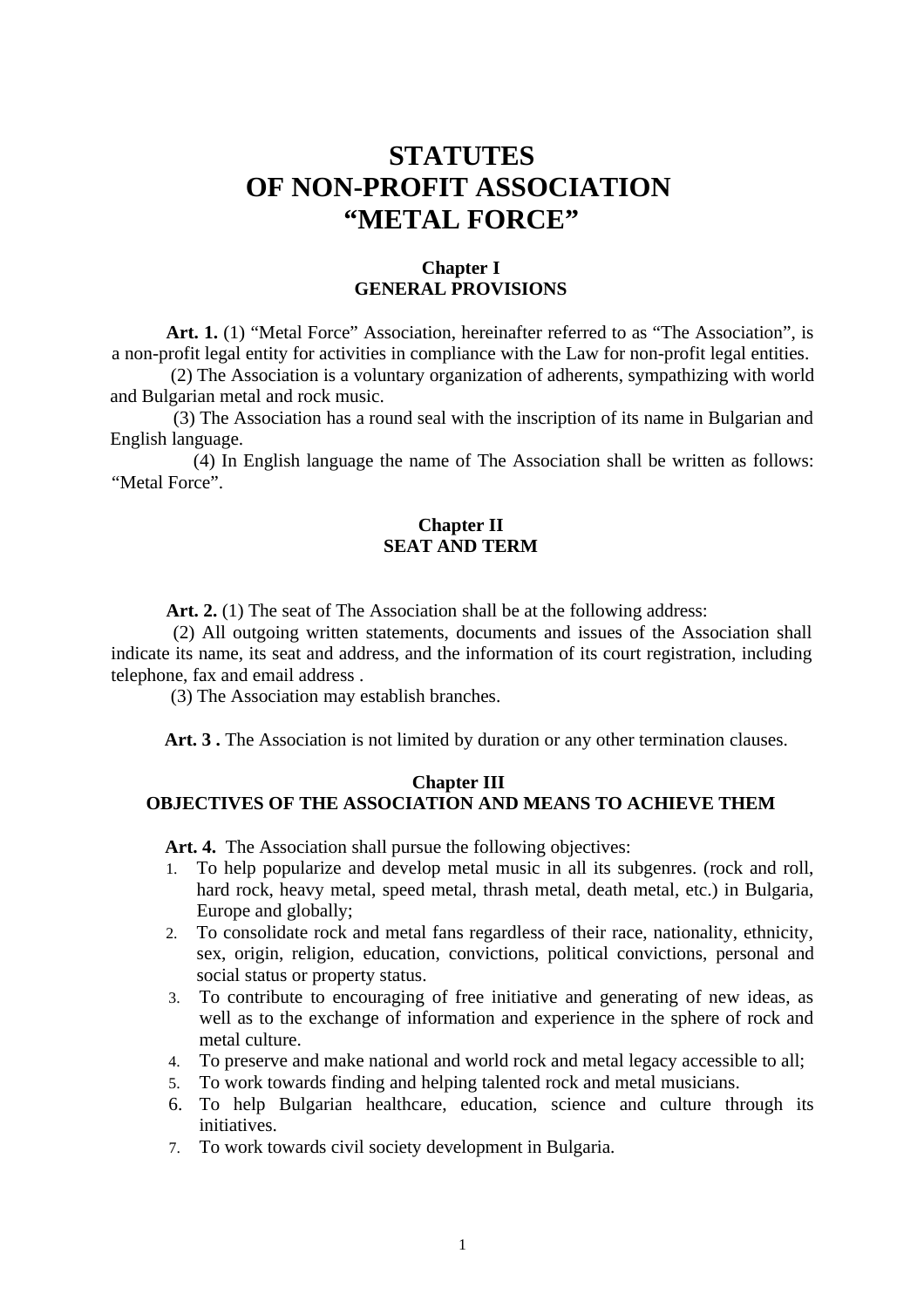**Art. 5.** To achieve the objectives, stipulated in art. 4 of these Statutes, the Association shall use the following means:

1. Promoting of national and international concerts, music festivals, and other music formats and forums in which Bulgarian and foreign rock and metal performers and musicians take part.

2. Participation of representatives of The Association in national and international rock and metal oriented radio programs

3. Promoting, support and participation in sessions, seminars, exhibitions, film shows, and other rock and metal oriented events;

4. Participation in joint projects and programs with government, social, humanitarian and health organizations;

5. Carrying out of information exchange and cooperation events allowed by law, independently and together with other Bulgarian or foreign associations or with other Bulgarian or foreign associations or organizations, legal and physical persons;

6. Publishing of brochures, bulletins and other printed issues aimed at popularizing the activities of the Association.

7. Making and maintenance of internet websites and other internet solutions in the filed of rock and metal music;

8. Creation of a photo and video document stock;

9. Creation of an information center or information data base, containing photo and video documents and specialized literature, referring to rock and metal music;

- 10. Participation in the development and implementation of national and international rock and metal related initiatives and projects;
- 11. Establishment of contact and working in collaboration with similar local and foreign organizations;
- 12. Carrying out of informational, publishing and consultative activities;
- 13. Organization of conferences, seminars, symposia, work meetings and other events, aimed at popularizing of rock and metal music;
- 14. All other activities, not prohibited by law.

Art. 6. (1) The Association may carry out additional commercial activities, related to the realization of the objectives stipulated in the these Statutes, the revenues from which shall be used only to achieve the objectives of the Association;

(2) The carrying out of commercial activities shall be in compliance with the terms and procedures, appointed in the laws regulating the respective type of business activity;

(3) The Association shall not distribute profit.

**Art. 7.** The scope of the additional commercial activity shall include the following:

- 1. organization and carrying out of activities to propagandize and popularize rock and metal music and culture;
- 2. organization of paid cultural events, such as concerts, exhibitions and others;
- 3. distribution and sale of rock and metal audio cassettes, records and compact discs;
- 4. other activities, related to the basic objectives of the Association.

Art. 8. The activities of the Association and the expenditure of its property may not be related to political objectives and election campaigns, requiring the Association to engage in political propaganda or to take part in election campaigns and/or propaganda in favor of political parties or persons.

**Art. 9.** The Association may be a member of Bulgarian and foreign non-profit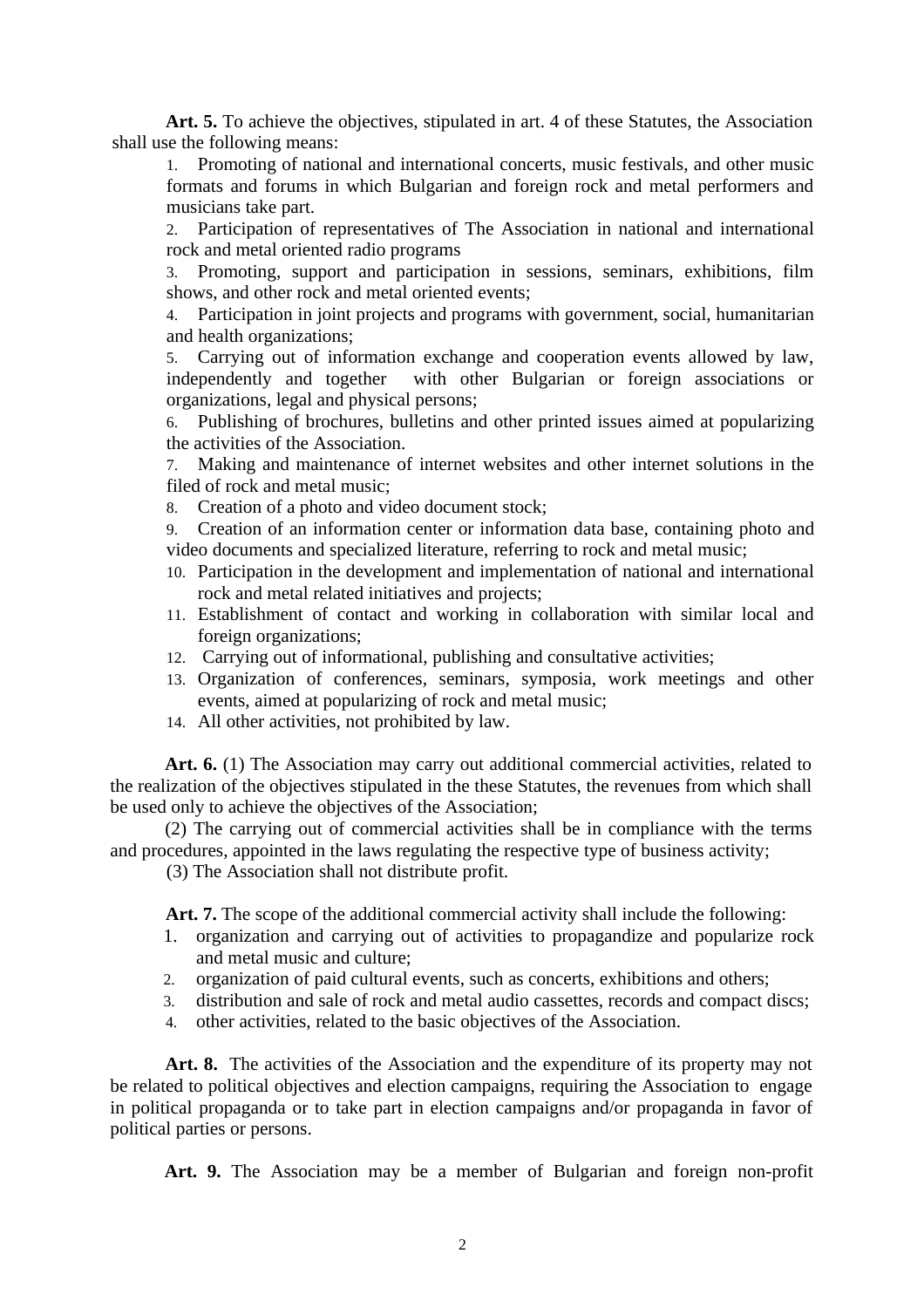organizations, whose activities correspond to its objectives and are in compliance with the laws of the Republic of Bulgaria and the relevant foreign legislations.

## **CHAPTER IV**

## **ACCUMULATION OF RESOURCES, PROPERTY MANAGEMENT AND DISPOSITION**

**Art. 10. (1)** The Association accumulates resources for its activity and gathers its property from:

1. membership fees and/or property contributions;

- 2. donations and/or testaments in favor of the Association from Bulgarian and foreign physical and legal persons and unincorporated partnerships;
- 3. revenues from management of the property of the Association and/or initiatives and projects, carried out in relation to its activity;
- 4. revenues from additional commercial activity, related to the basic objectives of the Association;
- 5. other revenues and means allowed by law;

**(2)** Bulgarian and foreign physical and legal persons may make unconditional or conditional donations or testaments in favor of the Association in correspondence to its objectives.

**(3)** The articles of a donation or testament may be as follows: financial resources, movable and real estate property and property rights, rights of intellectual and industrial property, securities, and other property rights.

**(4)** The Association may refuse to accept a donation or testament, made under unacceptable terms and in conflict with its objectives, with the present Statutes or with the laws of the Republic of Bulgaria or of The European Union.

**(5)** The property of the Association shall be managed in compliance with the laws of the Republic of Bulgaria.

**Art. 11. (1)** The Association, based on a resolution of the general meeting, may invest its financial resources in movable and real estate properties, necessary for the carrying out of its activity.

**(2)** The property of the Association shall be managed in a manner which guarantees its preservation and provides appropriate financing for the carrying out of its activity and for the achieving of the objectives of the Association.

**(3)** The Association shall be liable for its obligations to the extend of its property. All members shall be liable for the obligations of the Association to the extent of the property contributions specified in these Statutes. The members of the Association are not personally liable for the obligations of the Association.

### **Chapter V**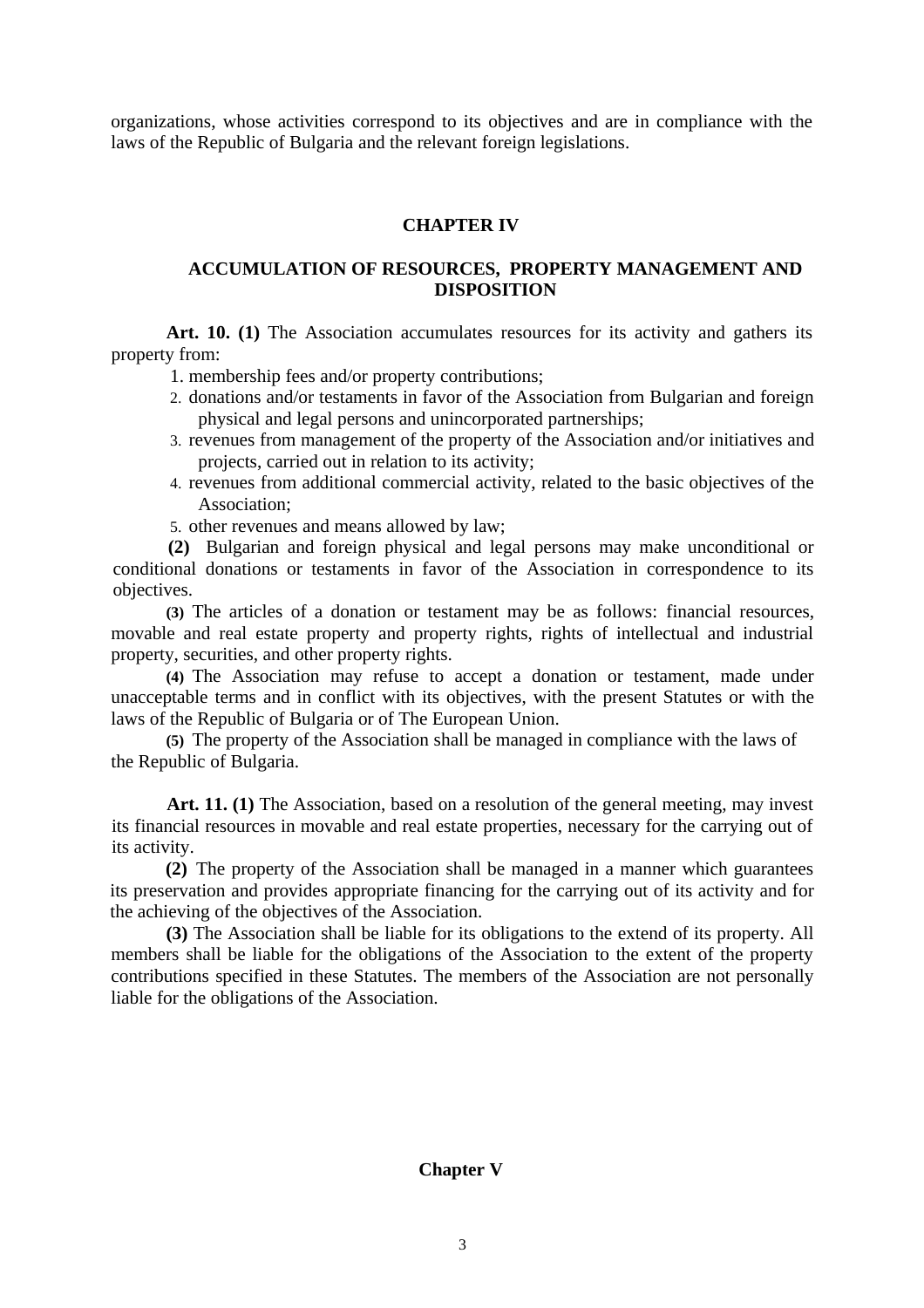#### **BODIES OF THE ASSOCIATION**

#### **Art. 12. (1) The bodies of the Association are:**

1. General meeting;

2. Managing Board.

**(2)** By resolution of the Managing Board auxiliary bodies may be established expert committees and commissions, consultant units, work groups etc..

**Art. 13. (1)** The General meeting shall be the supreme body of the Association, and shall consist of all its members – physical or legal persons, who will participate in its meeting in person or by proxy.

**(2)** Each member of the Association or his/her proxy may represent only one other member of the Association at the General meeting with his/her express written authorization.

**Art. 14. (1)** The General meeting of the Association shall:

1. amend and supplement these Statutes;

- 2. adopt other internal acts;
- 3. elect and dismiss members of the Managing Board;
- 4. accept and dismiss members of the Association;
- 5. make decisions regarding open and closing of branches;

6. make decisions for participation in other organizations;

7. take decisions for transformation or termination of the Association and for going into liquidation, as well as for distribution of its property remaining after liquidation as provided in art. 15 of the Law for non-profit legal entities;

8. adopt the basic directions and programme for the activities of the Association;

9. accept the budget of the Association;

10. determines if and in what amount the membership fee or property contributions shall be due; of

11. abolish resolutions of the other bodies of the Association, which are in breach of the law, of the present Statutes or other internal acts, regulating the activity of the Association;

12. elect a Chairman of the Association, who is also Chairman of the Managing Board;

13. determine the amount of the membership fee

**(2)** The decisions of the General meeting shall be obligatory for the other bodies of the Association.

**(3)** The resolutions of the General meeting shall be subject to judicial control, regarding their compliance with the law and conformity to the Statutes.

**(4)** Decisions of the Bodies of The Association, which are in breach of the law, these Statutes or of a previous decision of the General meeting, may be appealed at the General meeting at the request of interested members of the Association or its bodies, made in written form within one month from being notified of them, but not later than one year from the date of taking the decision.

**(5)** Disputes under the previous paragraph may be brought to the registration court of the Association by any member of The Association or its bodies or by the prosecutor, within one month of being notified of them, but not later than one year from the date of taking the decision.

**(6)** The General meeting shall be convened by the Management Board on its own initiative or at request of one third of the members of The Association regularly at least once a year in the city where the seat of the Association is located. If n the latter case the Managing Board does not send a written invitation to convene a general meeting within one month, it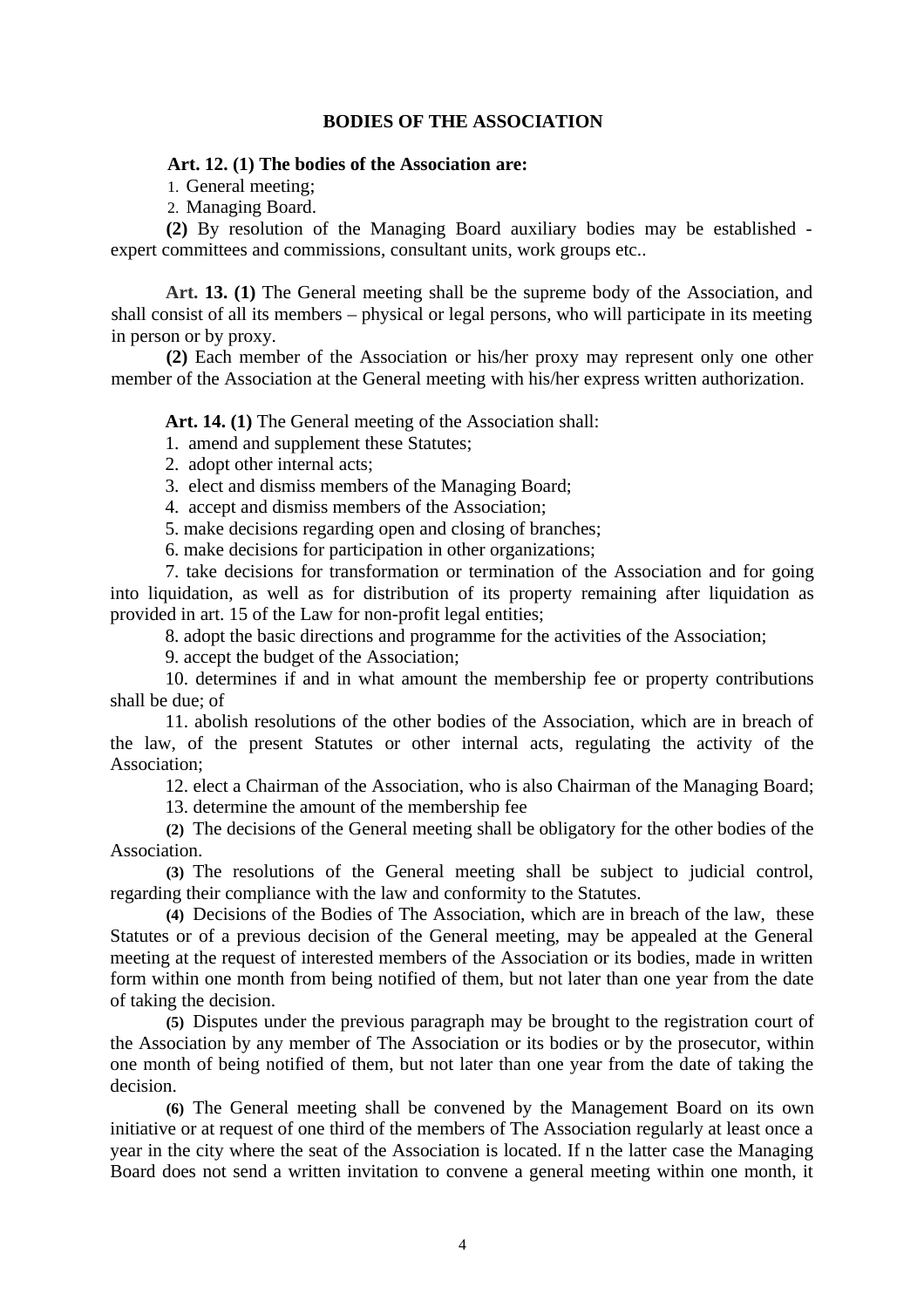shall be convened by the court at the seat of the Association upon a written request of the interested members or of a person, authorized by them.

**(7)** The invitation shall contain the agenda, date, time and place of holding of the general meeting and on whose initiative the meeting has been convened. The invitation is sent electronically to the email of each member with a confirmation and is placed on the notice board in the building where the management of the Association is located, at least two weeks prior to the scheduled day.

**(8)** The General meeting is lawful, if more than half of all members are present. In the absence of quorum, the meeting shall be postponed with one hour and shall be held at the same place and with the same agenda, and shall be held regardless of the number of members present.

**(9)** Each member of the General meeting shall have one vote.

**(10)** A General meeting member may not vote when resolving issues related to:

1. him/her, his/her spouse or his/her ascendants and descendants – without restrictions, on the lateral line – up to the fourth degree, or relatives by marriage – up to the second degree inclusive;

2. commercial associations in which he/she is a manager or owner.

**(11)** Resolutions of the General meeting shall are made with simple majority vote of those present.

**(12)** Resolutions regarding amendment or supplementation of these Statutes, transformation or termination of The Association or its going into liquidation, as well as distribution of its property which has remained after the liquidation under Art. 15 of the Law for non-profit legal entities, are made with a two-third majority of the members of the Association present at the meeting.

**(13)** Resolutions regarding issues not listed on the agenda, announced in the invitation, cannot be made.

**(14)** The meetings of the General meeting shall be chaired by the Chairman of the Managing Board of the Association. For each session minutes shall be recorded. The Chairman of the Managing Board and the record-keeper he/she selects for each particular case, who records the minutes from the session, shall certify the minutes by signing them and shall be responsible for the truthfulness of the recorded minutes.

**Art. 15. (1)** The Managing Board is the managing body of the Association, It consists of at least three members, including the chairman and the managing director. Distribution of positions shall be carried out by the Managing Board, except for the position of chairman, who is also a chairman of the Associations and is elected by the General meeting.

**(2)** The Association shall be represented by the chairman and the managing director individually or together before third parties.

**(3)** Financial obligations are taken and approved payments are made by the chairman and the managing director – together.

**(4)** The mandate of the chairman and managing director of the Association and of the other members of the Managing Board shall be three years, with the right to be re-elected.

#### **Art. 16. (1)** The Managing Board:

1.shall organize the activity of the Association (as well as decide on organizing of national and international events such as concerts and music festivals) in compliance with the law, these Statutes and the decision of the General meeting which it implements;

2. shall approve the elected governing bodies of the branches;

3. shall propose members of the Association for acceptance or expulsion at the General meeting;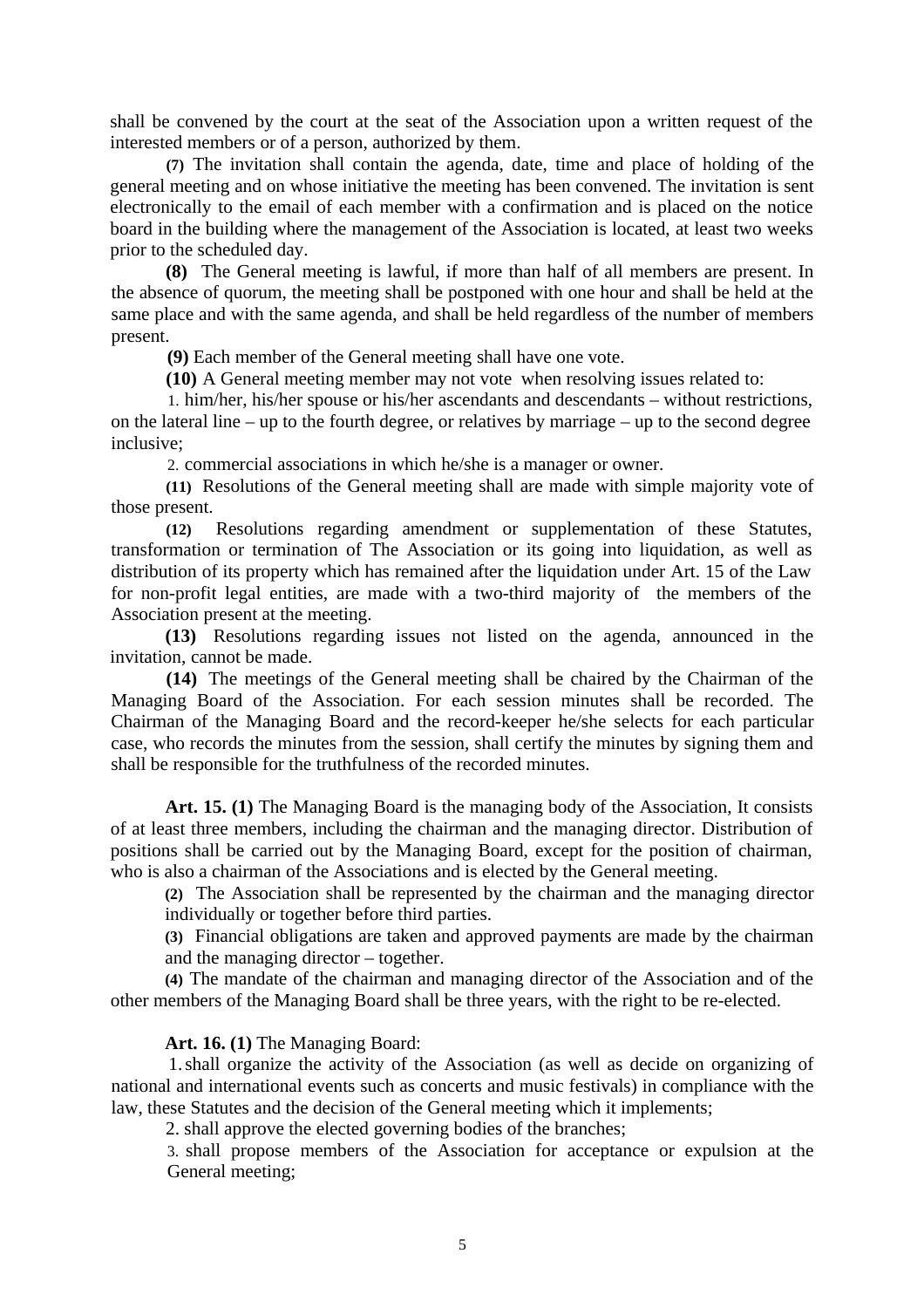4. disposes of, ensure the good management and protection of the financial resources and the property of the Association;

5. determines the seat and address of the Association;

6. provides the raising of financial resources for the activities of the Association;

7. convene the regular and extraordinary meetings of the General meeting;

8. keep books for the minutes from all sessions held;

10. make decisions on all issues which are not within the competence of the other bodies of the Association;

11. go into liquidation of the Association in the case under Art.14, paragraph 1, item 7;

12. decide on forming of expert committees, work groups etc, to facilitate the implementation of the activity of the Association as well as supervise their work.

13. elect the managing director of the Association.

**(2)** The Managing Board shall convene regularly not less frequently than once every three months upon a written invitation or an invitation over email, sent at least 10 days prior to the date of session. The meetings shall be convened and chaired by the chairman, and in case of absence of the latter, by the managing director or by a member, appointed by the Managing Board. Extraordinary meetings of the Managing Board shall be convened by the chairman via written invitation or an invitation over email, sent at least 5 days prior to the date of the meeting or upon a written request of one third of the members of the Managing Board. If in the latter case the chairman does not convene a meeting of the Managing Board within one week, the meeting can be convened by any of the interested members.

**(3)** The sessions of the Managing Board shall be held if more than one half of the members are present.

**(4)** As present shall be considered also a person with whom there is a bilateral telephone or other connection, ensuring his/her identity and allowing participation in the discussion and decisions. The vote of this member shall be certified in the minutes by the person chairing the meeting.

 **(5)** Resolutions of the Managing Board shall be made with a majority vote of those present, except for resolutions under paragraph 1, item 4, which shall be taken by a majority vote of all its members.

 (6) The Managing Board may make resolutions without holding a meeting, if the minutes of the decision are signed without remarks and objections by all members of the Board.

 **(7)** Until the election of a new Managing Board, the previous one continues to perform its functions.

**Art. 17. (1)** The chairman of the Managing Board is elected for 3 /three/ years by the General meeting of the Association. He is also the chairman of the Association.

**(2)** The chairman has the following powers:

1. to convene and chair the meetings of the Managing Board;

2. to represent the Association individually or together with the Managing Director;

3. resolve other issues, related to the activity of the Association in compliance with these Statutes, with the resolutions of the Managing Board and General meeting and other internal acts of the Association (when such exist);

4. sign official documents of the Association.

**(3)** In case of absence (due to sickness, business trip, or leave) of the chairman or inability to perform his/her functions, he is replaced by the Managing Director of the Association. The managing director is elected by the members of the Managing Board.

**(4)** The chairman has no right to dispose with resources and assets of the Association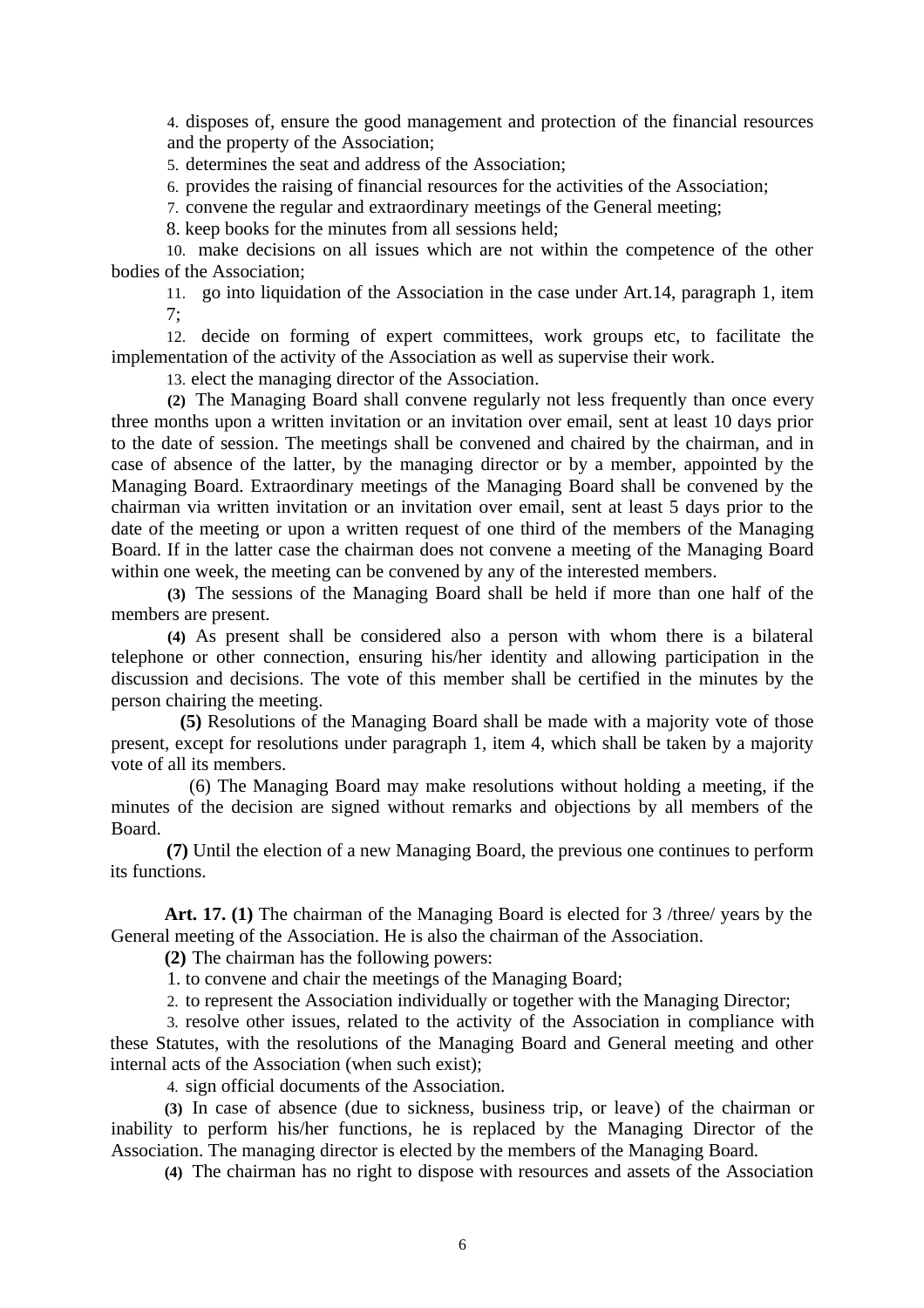without the unanimous decision of the Managing Board and the signature of the Managing Director.

**Art. 18. (1)** The managing director shall be elected and dismissed by a resolution of the Managing Board for three years. He is directly subordinate to the Managing Board and reports before it.

**(2)** The managing director:

1. organizes and exercises the operational management of the activity of the Association;

2. shall ensure the technical and organizational aspects of the events of which the Association is a host;

3. shall exercise direct management of all the members of the Association;

4. shall be responsible for the correct and regular book keeping;

5. shall represent the Association before third parties individually or together with the chairman of the Managing Board;

6. is obligated to coordinate his/her representative actions before third parties with the chairman of the Association;

7. perform other functions, when such are assigned to him/her by the Managing Board.

## **Chapter VI**

## **RULES OF ACQUSITION AND TERMINATION OF MEMBERSHIP**

**Art. 19. (1)** Membership in the Association is voluntary. The founders of the Association are its members by right.

**(2)** Members of the Association shall be proposed by the Managing Board after filing a written application and a declaration of acceptance of the Statutes. Such applications shall be considered at the next meeting of the General meeting.

**(3)** Members of the Association may be all persons of legal age as well as legal entities which carry out activities similar to these of the Association and share the objectives and accept these Statutes and are ready to work towards their achieving. The membership of the legal entities is exercised by an authorized representative.

**(4)** Each member of the Association shall be entitled to the following:

1. to participate in the activity of the Association and in the work of the General meeting with the right to vote;

2. to be elected in the managing bodies of the Association;

3. to be informed of its activity;

4. to benefit from the property and the results of the activities of the Association;

**(5)** Each member of the Association shall be obliged:

1. to comply with these Statutes of the Association and to work towards achieving of its objectives;

2. to participate actively in the activity of the Association and perform conscientiously and on time the tasks assigned to him/her;

3. to pay his/her member's fee in the amounts and in the manner determined by the General meeting;

4. to pay property contributions, if the General meeting takes such a decision in compliance with these Statutes;

5. to work for the good name of the Association.

**(6)** Membership in the Association shall be terminated:

1. by an unilateral notice in written form to the Managing Board of the Association;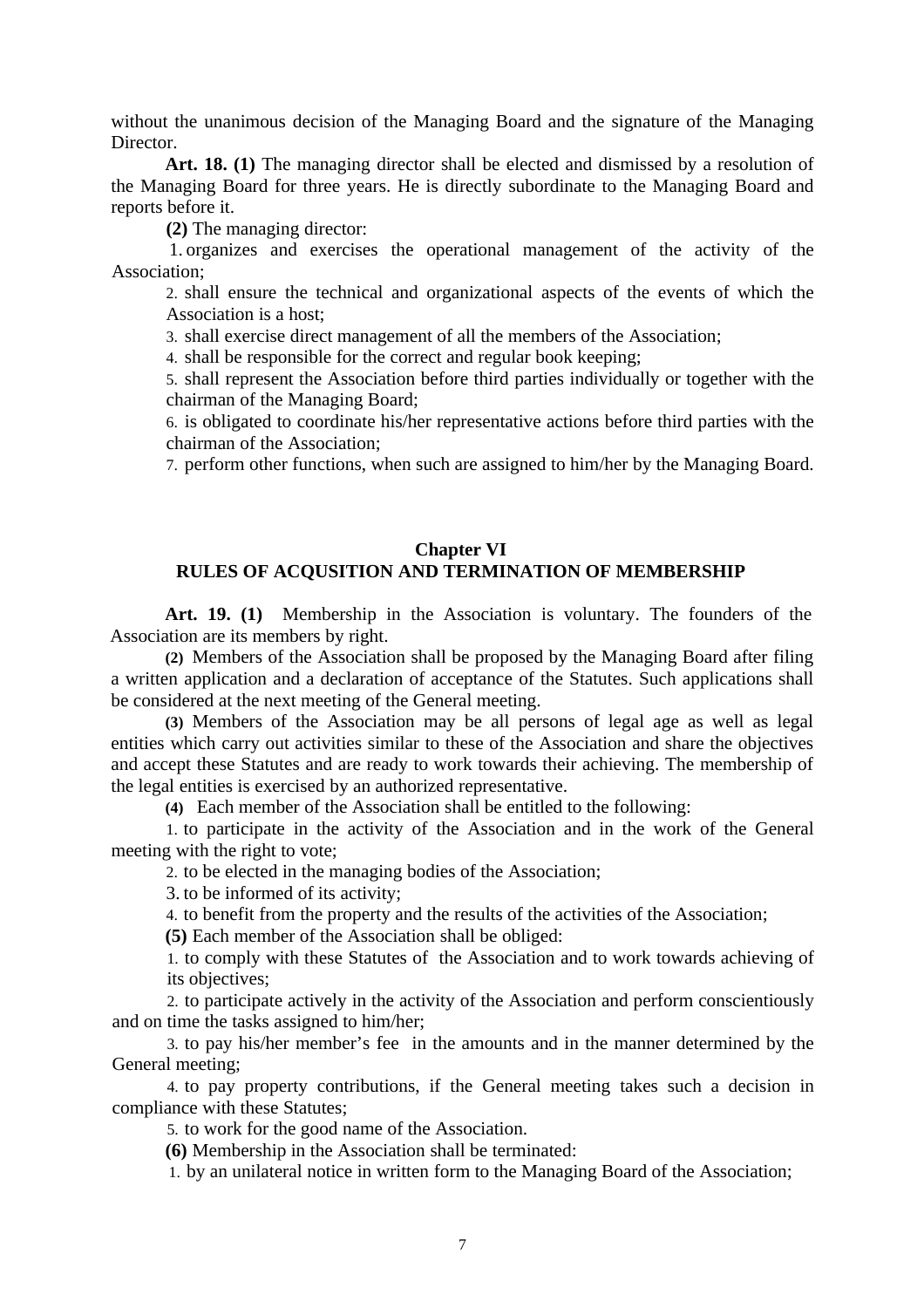2. in case of dropping out;

3. in case of death of a member who is a physical person;

4. in case of termination of the member which is a legal entity;

**(7)** Decision for exclusion is taken by the General meeting due to behavior which makes further membership incompatible in the following cases:

1. failure to pay the membership fee or property contributions within the terms determined by the General meeting;

2. failure to comply with these Statutes, guilty non-execution of the resolutions of the General meeting or of the Managing Board or systematic failure to participate in the activities of the Association;

3. carrying out of activities incompatible with the objectives and tasks of the Association or hindering the implementation of its objectives.

4. damage to the good name of the Association;

**(8)** Termination due to failure to make property contributions, when such failure is established, and due to systematic failure to participate in the activities of the Association, shall be ascertained on the basis of documents following the procedures stipulated in these Statutes.

**(9)** In case of termination of the membership, return of membership fees for previous period is not due.

**(10)** Each member of the Association is entitled to methodical and consultative help, as well as using the material and technical foundation of the Association for those of his/her activities, which are directly related to its objectives..

#### **Chapter VII**

## **DETERMINATION OF THE AMOUNT AND MANNER OF PAYMENT OF MEMBERSHIP FEES AND OF PROPERTY CONTRIBUTIONS**

**Art. 20. (1)** The type and amount of payment of property contributions of the members of the Association are determined by the General meeting, which also specifies the manner of payment in its decision.

**(2)** The General meeting may take a decision for additional fees in cash or property contributions.

**Art. 21.** Each member of the Association shall pay monthly membership fee within the amount, determined by the General meeting of the Association under Art. 14, paragraph 1, item 10, payable not later than the tenth day of the following month.

#### **Chapter VIII DETERMINATION OF THE ACTIVITY**

**Art 22.** The Association is a non-profit legal person and shall carry out private benefit activity.

### **Chapter IX TERMINATION**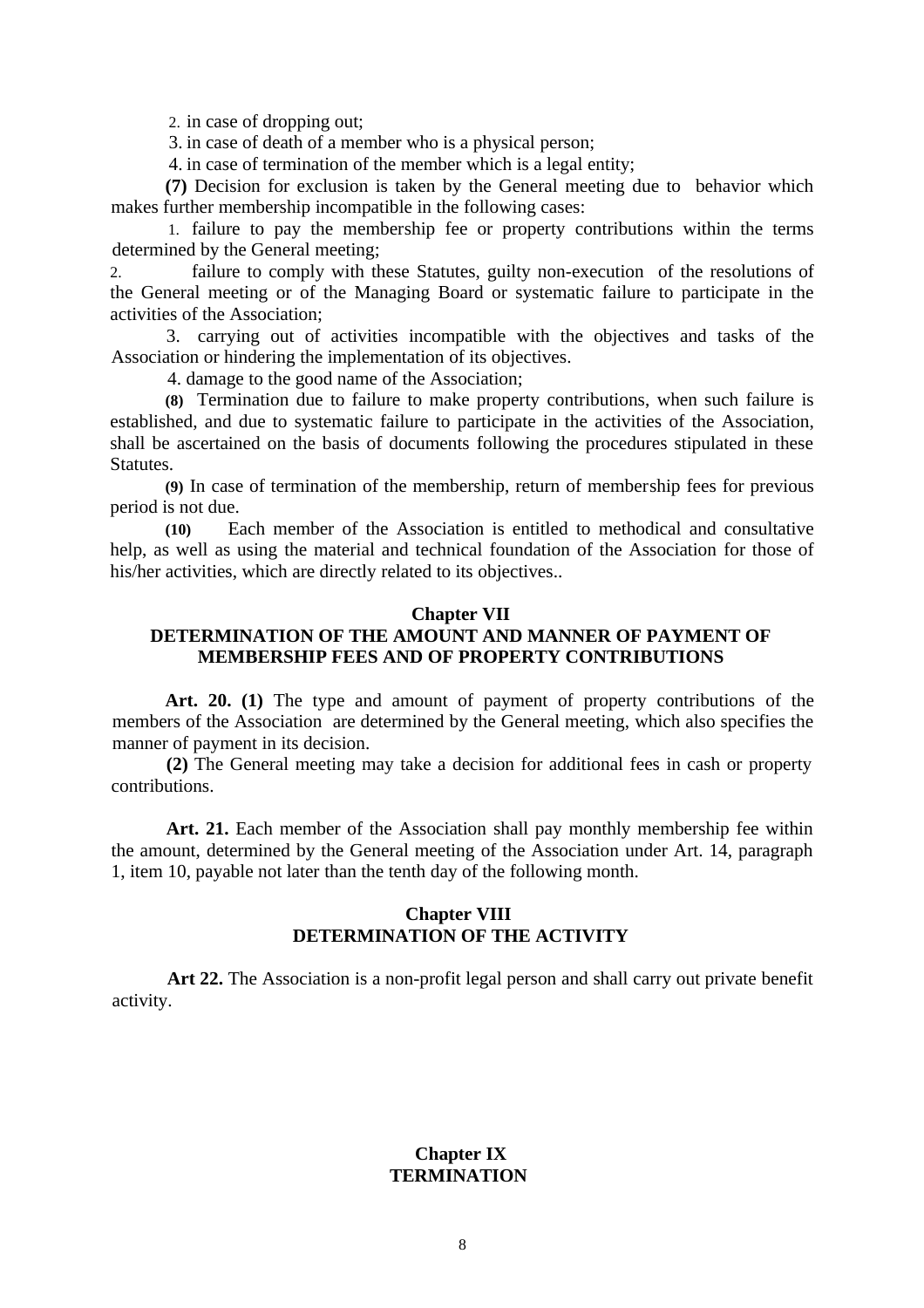**Art. 23 (1)** The Association may be terminated:

- 1. with a resolution of the General meeting;
- 2. with a resolution of the district court according to the seat in the following cases: a) when it is not founded in compliance with the law;

b) when it carries out activity which is contrary to the law, to the social arrangements or to good tempers;

c) is declared bankrupt, The court resolution under paragraph 1, item 2 is made at a claim from each interested party or of the prosecutor.

**(2)** The Court may designate an appropriate term for removal of the basis for termination and its consequences.

**(3)** In the cases under Art. 2 termination is entered *ex officio* and a liquidator is appointed.

#### **Chapter X**

## **DISTRIBUTION OF PROPERTY AFTER SUFFICING OF THE CREDITORS**

**Art. 24. (1)** In case of termination of the Association a liquidation shall be carried out.

**(2)** The liquidation shall be carried out by the management body or by a person, appointed by it.

**(3)** If a liquidator has not been appointed under the previous paragraph, as well as under Art. 13, paragraph 1, item 3 of the Law for non-profit legal entities, they shall be appointed by the district court according to the seat of the Association.

**(4)** Regarding insolvency, the procedures of liquidation and the powers of liquidator, the relevant provisions of the Commerce Act are applied.

**Art. 25. (1)** In case of liquidation, the liquidator is obliged, if possible, to suffice the creditors of the Association through the following means:

- 1. from the available financial resources;
- 2. by selling the movable assets;
- 3. by selling the real estate property;
- **(2)** The property of the Association may not be transferred to:
- 1. founders, present or former members;
- 2. persons who have been or are members of the managing bodies;
- 3. liquidator (except for his/her remuneration, when such is provided);
- 4. spouses of the persons under items 1-3;

5. relatives of the persons under items 1-3;

a) ascendants and descendants – without limitations;

b) on the lateral line – up to the fourth degree inclusive, or

c) relatives by marriage - up to the second degree inclusive;

6. legal persons, where the persons under items 1-5:

a) are managers, or

b) can impose or hider the making of resolutions.

#### **Chapter XI PROPERTY AFTER LIQUIDATION**